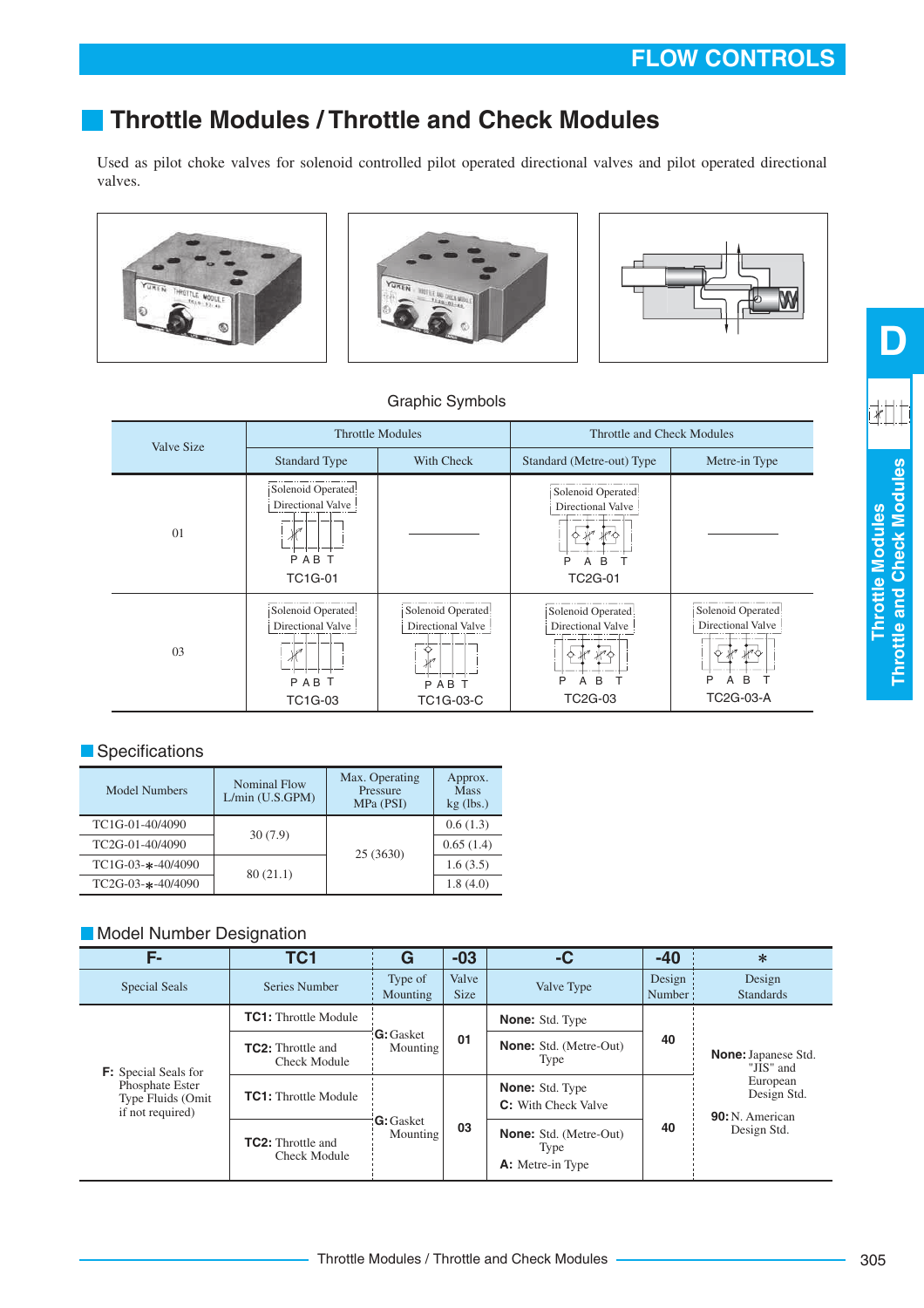# **YUKEN**

## **Attachment**

#### **Mounting Bolts**  $\bullet$

If mounting bolts are necessary, order suitable ones selected from the table below. If mounting bolts from other companies are used, their strength must be 8.8 or up ISO standards.

|                                        |                                                              | Valve                   | Socket Head Cap Screw                         |                                      |                          |  |
|----------------------------------------|--------------------------------------------------------------|-------------------------|-----------------------------------------------|--------------------------------------|--------------------------|--|
| Solenoid Operated<br>Directional Valve |                                                              | Model<br><b>Numbers</b> | Japanese Std. "JIS" &<br>European Design Std. | N. American<br>Design Std.           | Qty.                     |  |
|                                        | Solenoid<br>Operated<br>Directional valve<br>Throttle module | $TC*G-01$               | $M5 \times 70$ Lg.                            | No. 10-24 UNC<br>$\times$ 2-3/4 Lg.  | $\overline{4}$           |  |
|                                        | or Throttle and<br>check module<br>Mounting bolt             | $TC*G-03$               | $M6 \times 70$ Lg.                            | 1/4-20 UNC $\times$<br>$2 - 3/4$ Lg. | 4                        |  |
|                                        | Solenoid<br>Operated<br>Directional valve<br>Throttle module | $TC*G-01$               | $M5 \times 95$ Lg.                            | No. 10-24 UNC<br>$\times$ 3-3/4 Lg.  | $\overline{4}$           |  |
|                                        | or Throttle and<br>check module<br>Mounting bolt             | $TC*G-03$               | $M6 \times 100$ Lg.                           | 1/4-20 UNC $\times$<br>$4$ Lg.       | $\overline{\mathcal{A}}$ |  |

## **Instructions**

### **Flow adjustment**

Slacken the lock nut and turn the flow adjustment screw clockwise caused the flow rate to decrease After adjustment, be sure to tighten the lock nut.

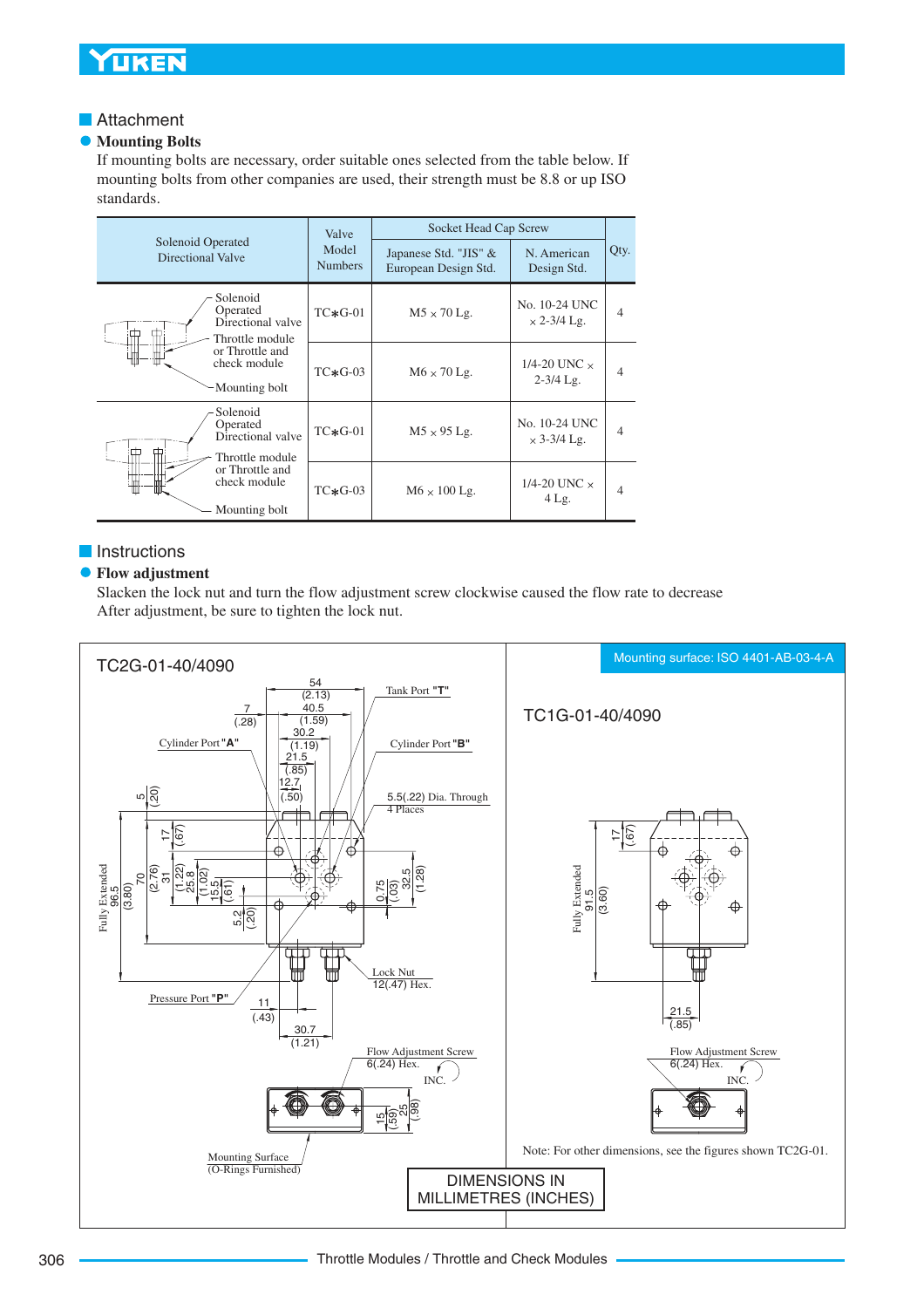# **FLOW CONTROLS**

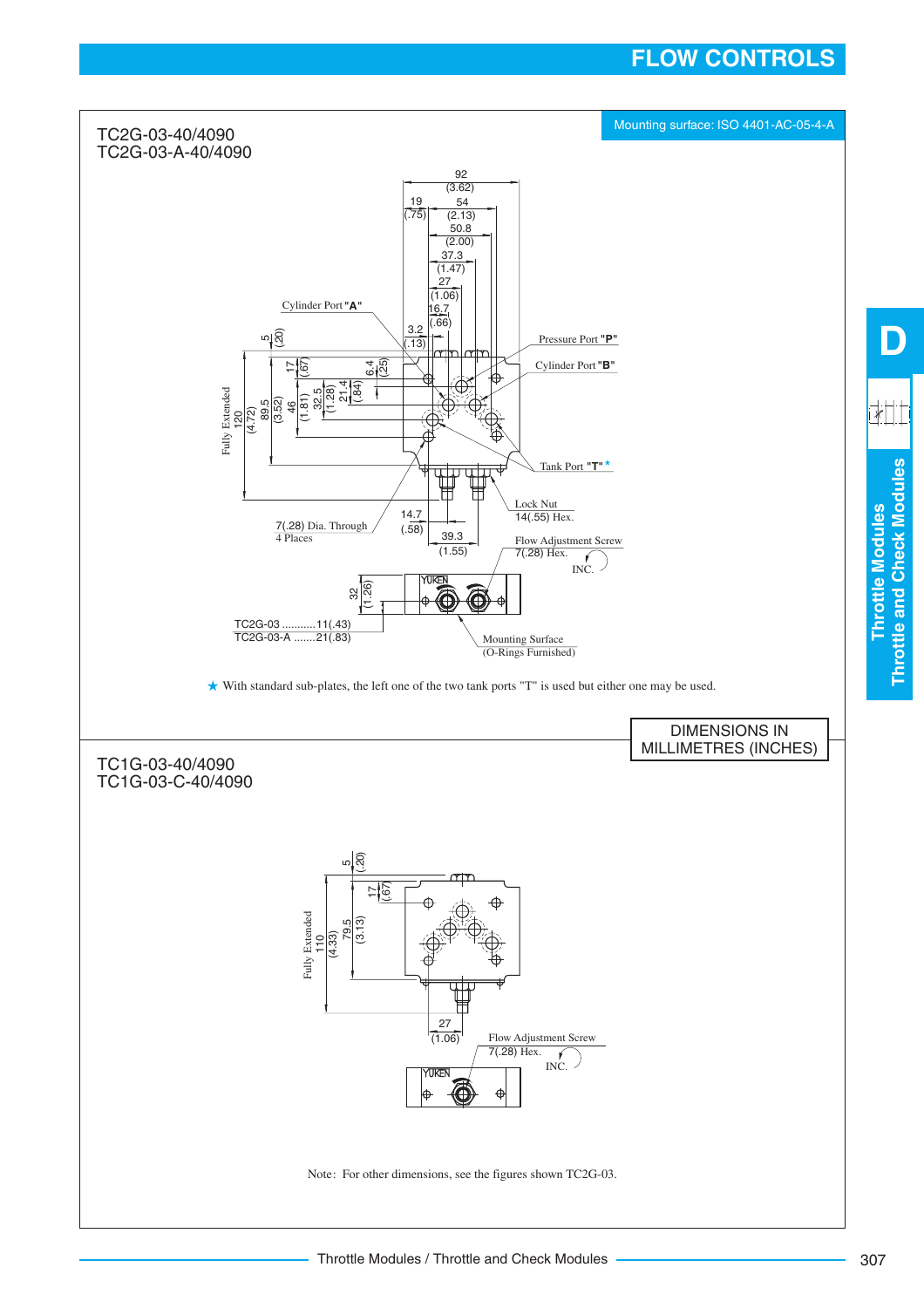## YUKEN

**Metred Flow vs. Adjustment Revolutions** Hydraulic Fluid: Viscosity 35 mm<sup>2</sup>/s (164 SSU), Specific Gravity 0.850 **Pressure Drop** 











For any other viscosity, multiply the factors in the table below.

|        | Viscosity | $\left \right  \text{mm}^{2}/\text{s}$   15   20   30   40   50   60   70   80   90   100 |  |  |  |                                                                                                                                |                                                         |
|--------|-----------|-------------------------------------------------------------------------------------------|--|--|--|--------------------------------------------------------------------------------------------------------------------------------|---------------------------------------------------------|
|        |           | <b>SSU</b>                                                                                |  |  |  |                                                                                                                                | 77   98   141   186   232   278   324   371   417   464 |
| Factor |           |                                                                                           |  |  |  | $\left  0.81 \right  0.87 \left  0.96 \right  1.03 \left  1.09 \right  1.14 \left  1.19 \right  1.23 \left  1.27 \right  1.30$ |                                                         |

 $\bullet$  For any other specific gravity (G'), the pressure drop ( $\Delta P'$ ) may be obtained from the formula below.  $\triangle P = \triangle P$  (G'/0.850)